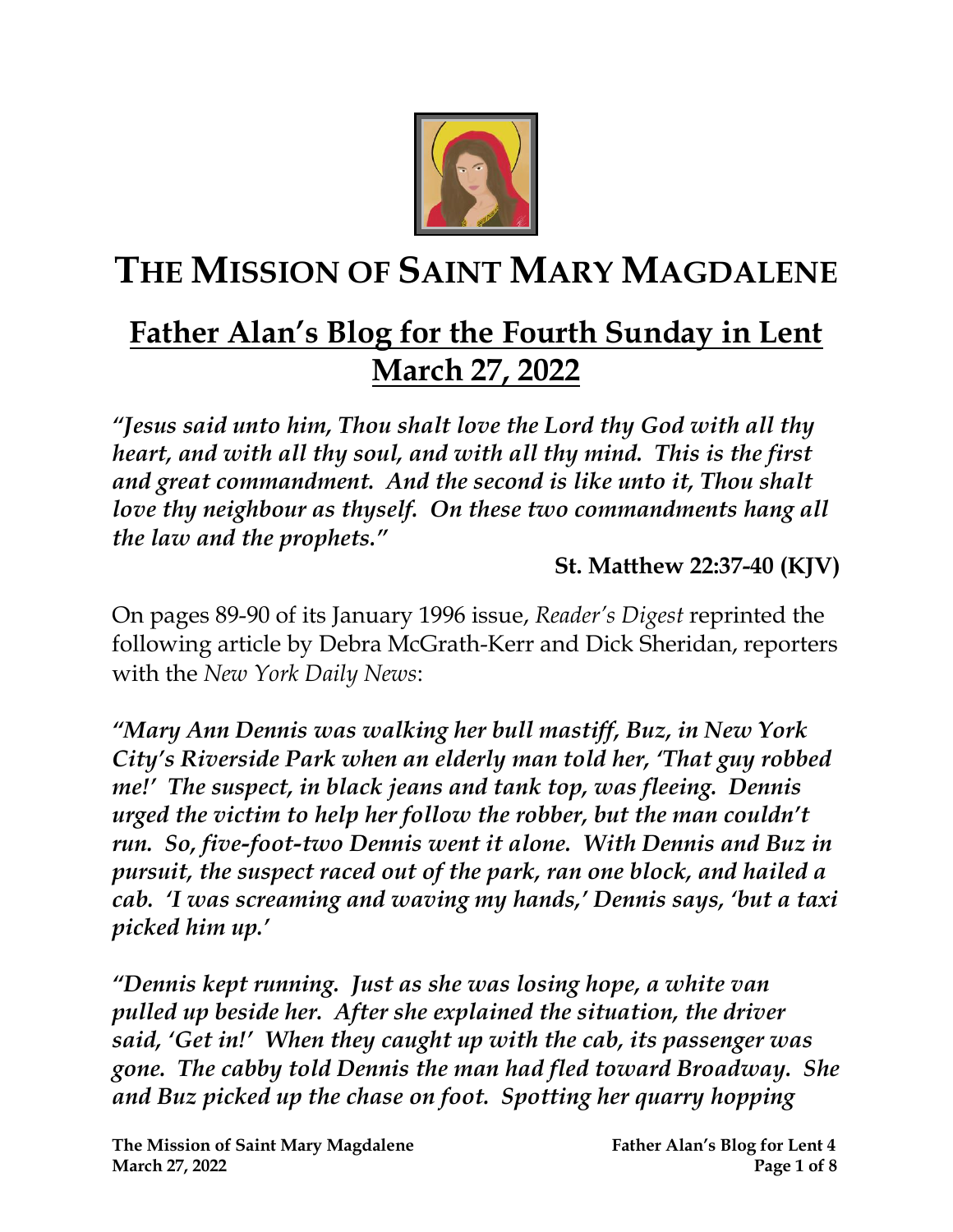*into another cab, Dennis leaped in front of it shouting, 'Stop! That man robbed somebody!' The thief jumped out and threatened Dennis, before running to a third taxi. Dennis jumped in front of it just before the traffic light changed. Within moments, the police arrived and handcuffed the suspect, who was charged with third-degree robbery and criminal possession of stolen property.*

*"Would Mary Ann Dennis do it again? Without hesitation she replied, 'Definitely! Jesus said, "Love your neighbor as yourself." If the whole world lived that way, this wouldn't be such a cold place.'"*



As I mentioned last week, today we will continue with our in-depth examination of the Ten Commandments, focusing on the first three of the six that pertain to loving "our neighbour".

#### **But first – who, exactly, is "our neighbour"?**

Through His telling of "The Parable of the Good Samaritan" (St. Luke 10:25-37), our Lord Jesus Christ provides us with the answer. For our purposes today (and because it is such a well-known passage of Holy Scripture), I'll just give a brief summary:

 **A man is travelling on a dangerous road when he is attacked by robbers, stripped, beaten, and left for dead. Two men, a priest and a Levite, each, in turn, happen upon the wounded man (that is, two people who – especially because they are "church people" – we believe should care for this man, but do not). Then, another man, a Samaritan, comes by (that is, a man who – because he is "a hated enemy" – we believe should not care for this man, but does). With the point being that God expects us not only to** *care* **for our neighbour, but to** *see as* **our neighbour anyone who is in need. The priest and the Levite**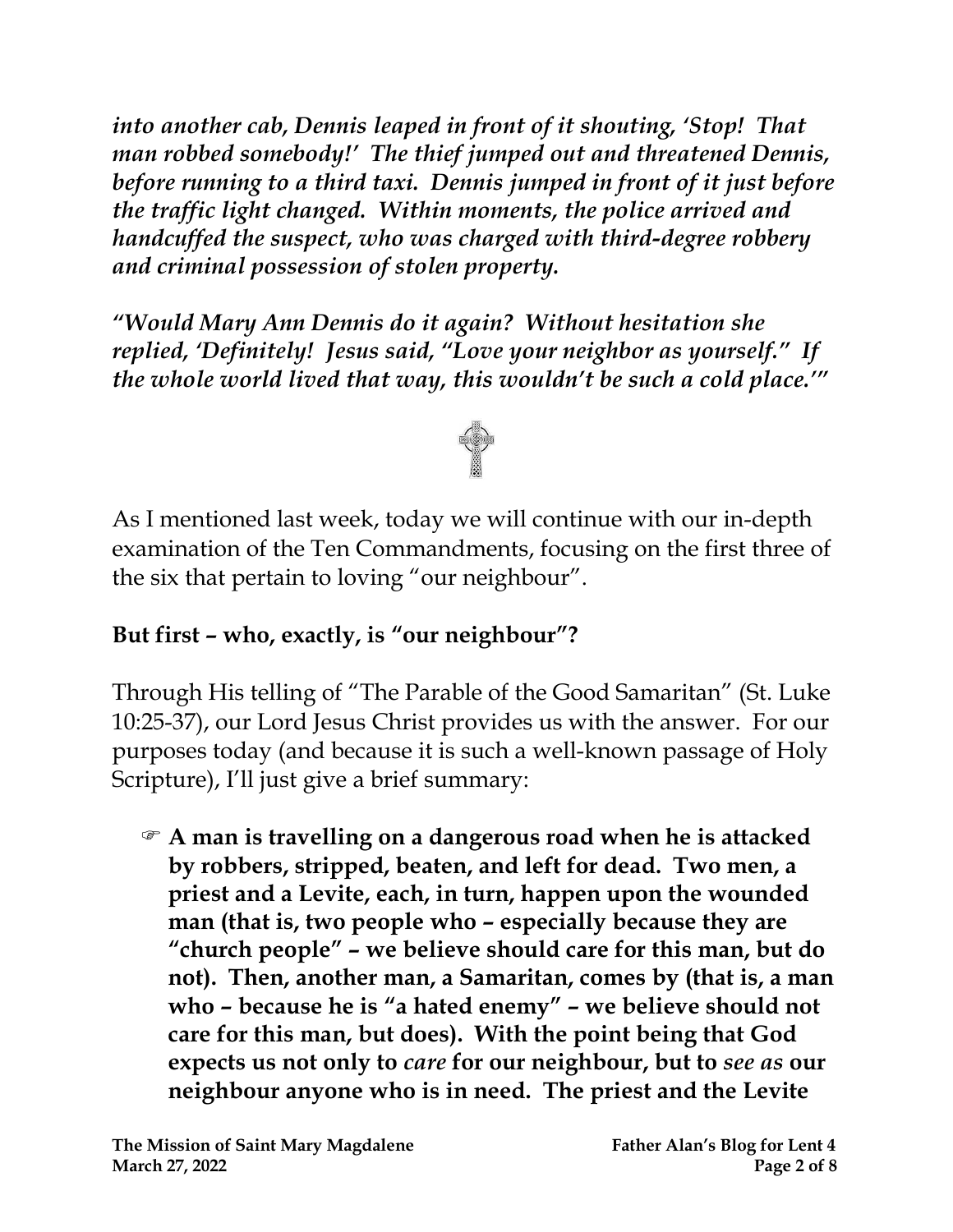**do not see the injured man as a neighbour, but as** *a burden* **– as something that will keep them from accomplishing whatever task or duty that has placed them on this road in the first place. Conversely, the Samaritan (unmindful of his initial task and despite whatever time pressures he may be feeling), sees this man in need as** *a person* **– as a child of God, as someone who inherently deserves his time and his attention.**

Indeed, as Martin Luther King Jr. once wrote:

*"The first question which the priest and the Levite asked was: 'If I stop to help this man, what will happen to me?' But, the good Samaritan reversed the question: 'If I do not stop to help this man, what will happen to him?'"* 

Thus, I think we would each be well-advised to take a long, hard look at precisely who we see as our neighbour, and who we overlook. For, in many ways, we are just as clan-oriented, just as insular as those in Jesus' original audience. Because, most often, we look out first for our immediate family, and then our extended family, and then our close friends, and then those who are most like us (or who share our beliefs, values, or associations). Like the priest and the Levite, then, we tend to overlook and to avoid those who are different from us. Yet our Triune God – Father, Son, and Holy Spirit – calls us to more: because He purposely created **ALL people** in His image. Moreover, the Lord Jesus Christ willingly died to save **ALL people** from the eternal penalty of their sins (that is, **spiritual death**). Therefore, both of God's mighty acts (of creation and of redemption) signify that at the heart of Christianity is the belief that **ALL people have inherent worth and dignity – PERIOD**.

This is a most valuable and timely message to share with everyone we know – especially our immediate family, our extended family, our close friends, and those who are most like us (or who share our beliefs, values, or associations). Because, day by day, our schools, our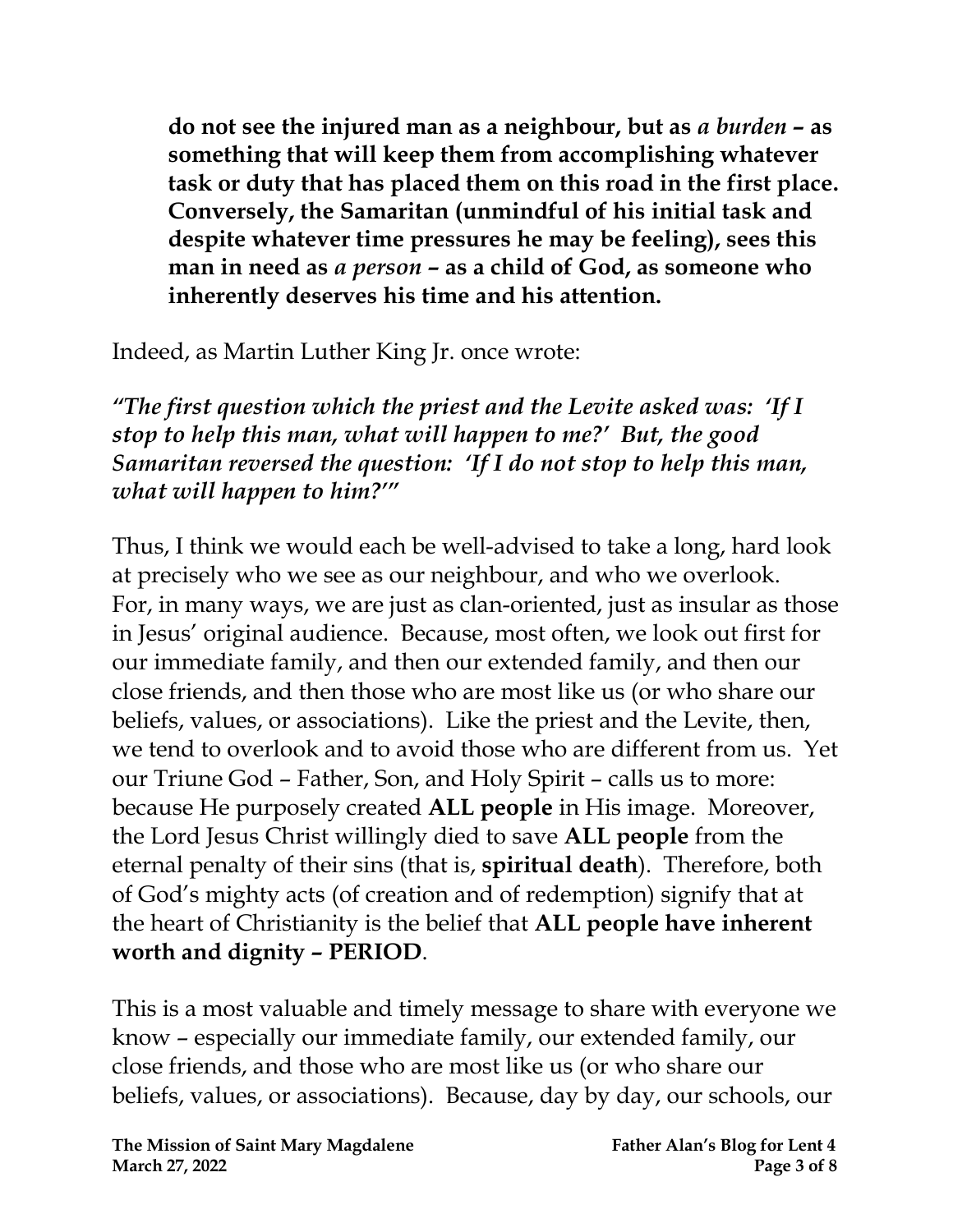communities, our nation, and our world are becoming increasingly diverse. As a result, we are more likely than ever to run into people who look different, or who believe differently, or who observe different cultural customs than we do: hence, the importance that we, as Christians, place on our Lord's definition and treatment of a neighbour – that is, any other human being, male or female, irrespective of nation or religion, with whom we live or who we chance to meet, and to that neighbour to be merciful and to show love like we want to be loved (or like we love ourselves) – is more crucial than ever. It is also the reason why we are taking the time this Lent to study God's Ten Commandments (as found in Exodus 20:1-17) in general, and why we are taking the time today and next week (the Fourth and Fifth Sundays in Lent) to examine the six commandments that deal with loving "our neighbour" in particular (remembering that, as I mentioned earlier, we will focus today on the first three of those six commandments).



The Fifth Commandment (Exodus 20:12):

*"Honour thy father and thy mother; that thy days may be long in the land which the LORD thy God giveth thee."*

As St. Paul (in borrowing from Deuteronomy 5:16) notes in Ephesians 6:2b-3 this commandment:

*"…is the first (one) with a promise – ʻthat it may go well with you and that you may enjoy long life on the earth.'"* 

The Fifth Commandment obliges believers – both as children and as adults – to show respect for their parents. First, children should honour their parents because they owe their birth to them, and, subsequently, as they grow, children continually receive nourishment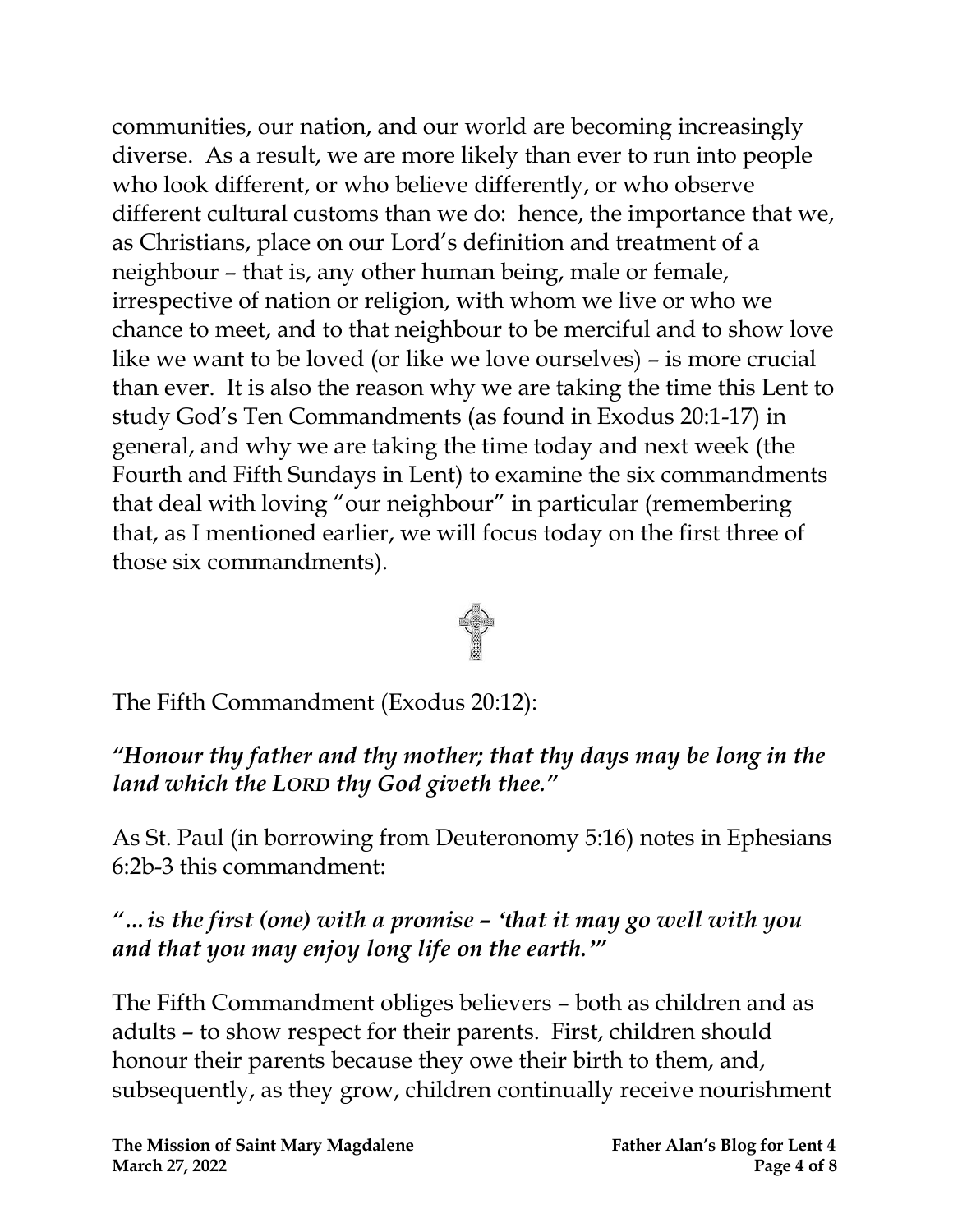from their parents. Moreover, specifically because we receive nourishment from our parents during our childhood, as adults, therefore, we should respect and support our parents by seeing to their full and proper care when they become old and infirm.

This thought is neither radical nor new, as Cassiodorus (a Roman statesman, writer, and monk (490 AD – *c.* 585 AD) related the following story – one he had personally witnessed from nature:

*"Young storks, when the parents have lost their feathers by approaching old age, and are unable to find suitable food, make the parent storks comfortable with their own feathers and bring back food for their worn-out bodies. Thus, by this affectionate exchange, the young ones repay the parents for what they received when they were young."*

However, it ought to go far beyond that; we should honour the hard work and the sacrifices of our ancestors for all that they made possible for us. Likewise, we should also honour all those who nurture us and who teach us as parents would.

Second, because children receive instruction from their parents, they ought to honour their parents by obeying them – with the exception, of course, of those things which are contrary either to God's teaching or His will. For as our Lord Jesus Christ cautioned (St. Luke 14:26):

*"If anyone comes to me and does not hate father and mother, wife and children, brothers and sisters – yes, even their own life – such a person cannot be my disciple."* 

Jesus pressed home to His followers that no love of home or of family (that is no **earthly** affection) must ever come into competition with the love of God. In other words, if home (and all that it entails) ever came into collision with following God's plan for us in Jesus Christ, then (for our eternal well-being), home, everything belonging to it, and all else must be sacrificed.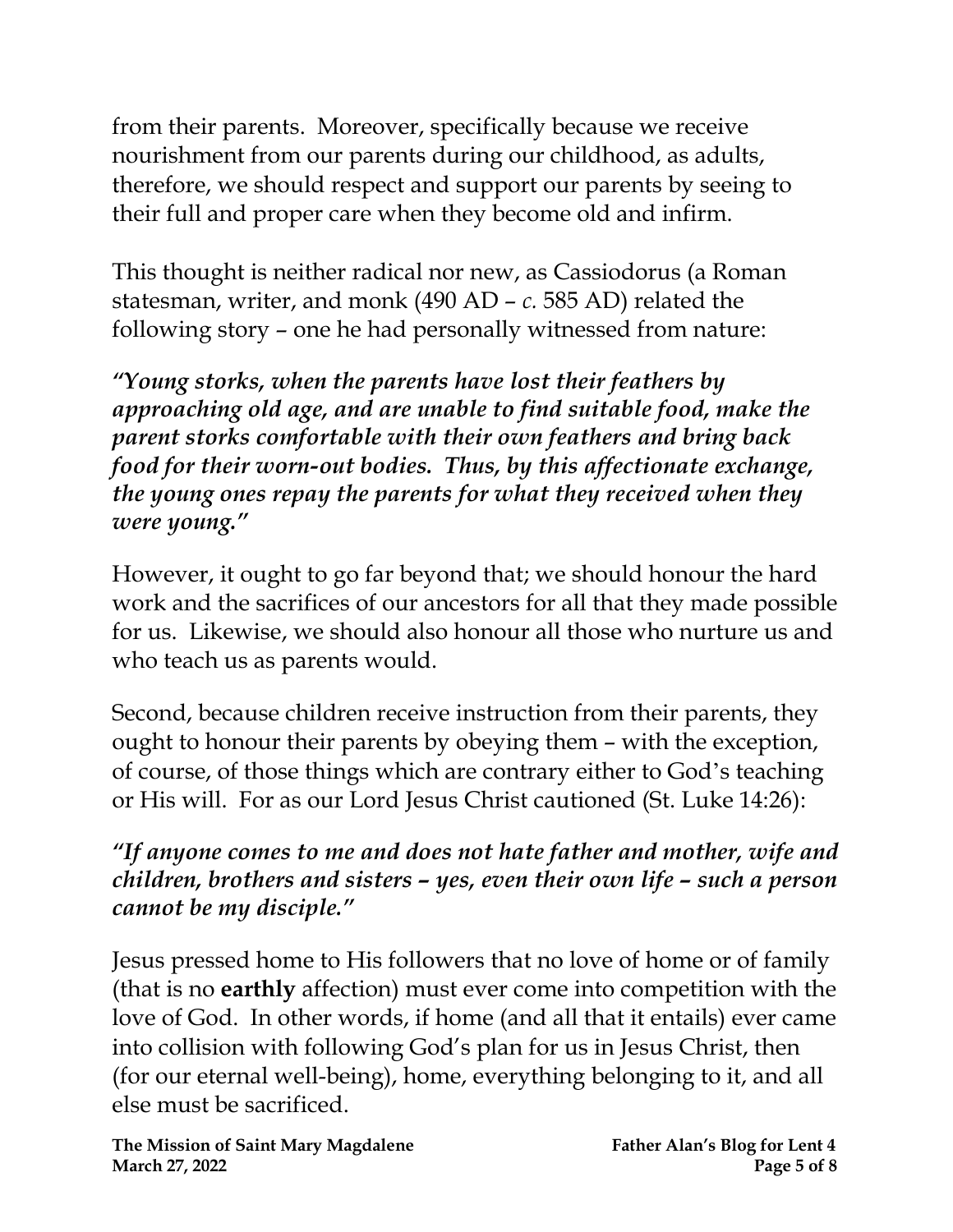

#### The Sixth Commandment (Exodus 20:13):

#### *"Thou shalt do no murder."*

This commandment is sometimes translated from the original Hebrew as, "Thou shalt not kill." However, the best translation is, "Thou shalt not murder" or, as above, "Thou shalt do no murder" – a subtle distinction, but, nevertheless, an important one to the Church. Whereas the premeditated killing of an innocent person is murder, the killing of an unjust aggressor to preserve one's own life or well-being (such as killing an enemy during wartime, for instance) is considered to be neither murder nor immoral. All the same, included in the Sixth Commandment are the kind of things (besides a human life) that can be "cut short in their prime" [for example, when we intentionally (or in a pre-meditated fashion) engage in any behaviour that diminishes someone else's spirit, or destroys their feelings, or confidence, or sense of self-worth, or dreams]. Furthermore, if we harbour feelings of anger or bitterness, or if we hold grudges toward anyone, or if we abuse, or quarrel and fight with any person, we are guilty of breaking this commandment.



The Seventh Commandment (Exodus 20:14):

#### *"Thou shalt not commit adultery."*

By honouring human sexuality (which is a gift from God, divinely intended to be expressed through the marital union of one man with one woman), the Seventh Commandment primarily forbids the physical act of engaging in "infidelity" (voluntary sexual intercourse between a married person and a person who is not his or her spouse).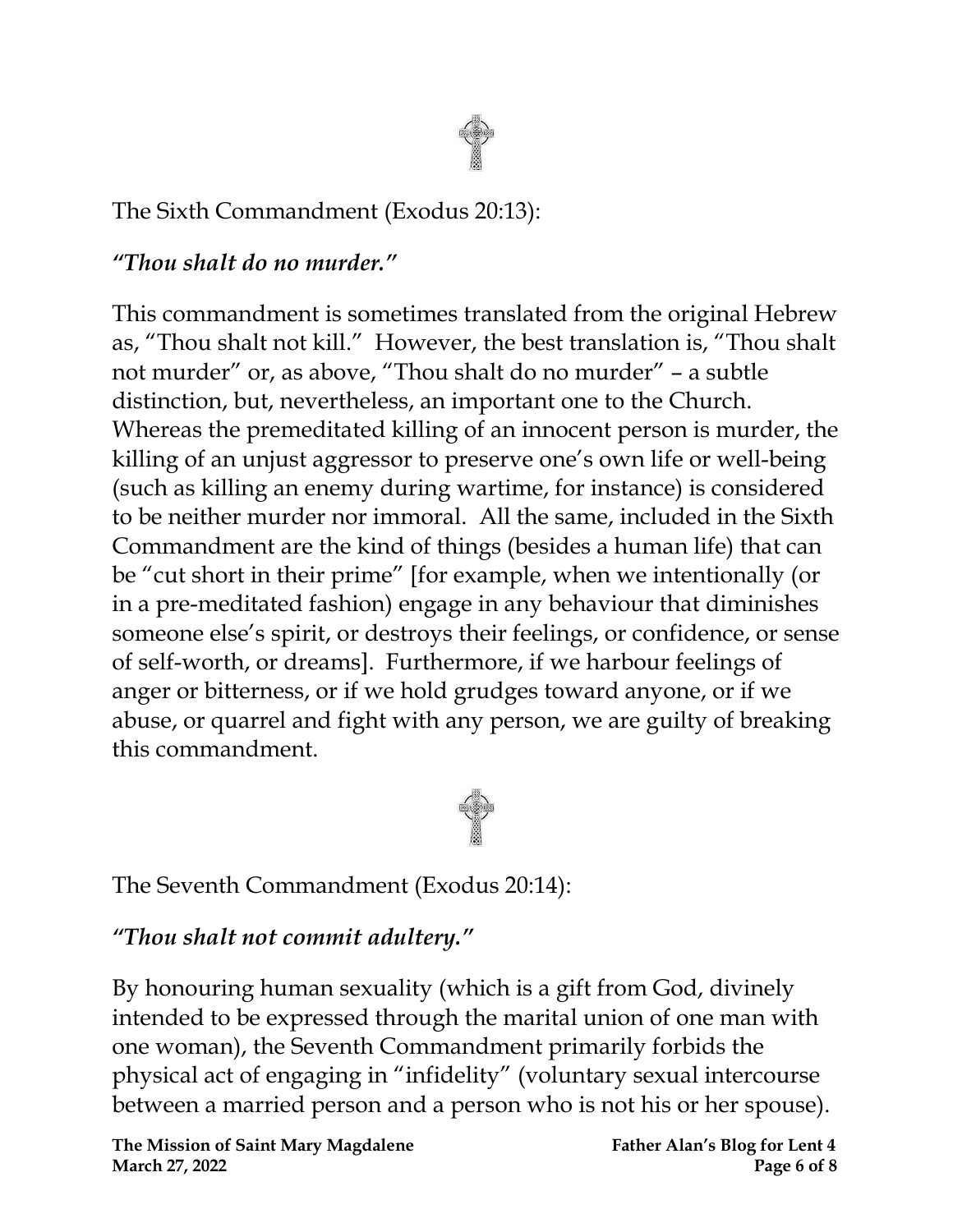For as Jacob's son, Joseph, professed in Egypt (Genesis 39:9), adultery, in addition to being a sin against the marriage partner, **is a sin against God**. Thus, our Lord Jesus Christ spoke to the spirit – as opposed to the letter – of the Law when He taught (St. Matthew 5:27-28):

#### *"You have heard that it was said, 'You shall not commit adultery.' But I tell you that anyone who looks at a woman lustfully has already committed adultery with her in his heart."*

In short, therefore, adultery first happens in the heart, in the mind, and in the soul long before the body engages in it.Furthermore, this commandment is also intended to include any immoral sexual activity such as fornication (which is sex between unmarried people) or prostitution, or the making or viewing of pornography, or sexual violence or abuse of any kind, or homosexual activity, and so on.

Accordingly, St. Paul urged (1 Corinthians 6:28-30):

*"Flee from sexual immorality. All other sins a person commits are outside the body, but whoever sins sexually, sins against their own body. Do you not know that your bodies are temples of the Holy Spirit, who is in you, whom you have received from God? You are not your own; you were bought at a price. Therefore honor God with your bodies."*

Finally, as we touched on last week, the worship of other gods (or even just being involved with exploring other gods) is a form of spiritual prostitution or adultery.



Next Sunday, we will continue with our in-depth examination of the Ten Commandments, by focusing on the final three of the six commandments that pertain to loving "our neighbour".